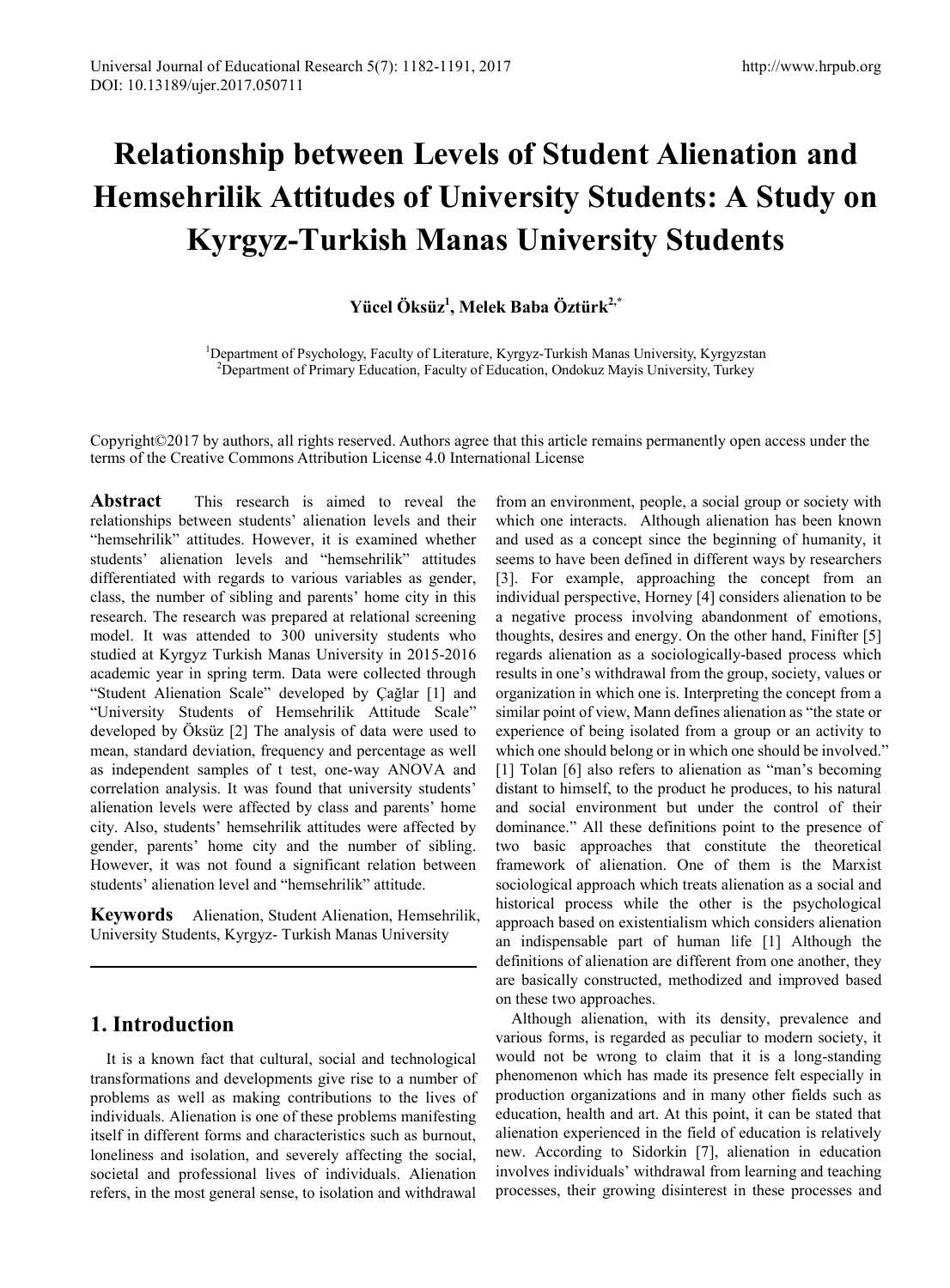education being reduced to a boring, monotonous and unappealing activity. There are many factors playing a role in the emergence of this situation depending on the source of alienation. According to Şimşek and Katitaş [8] these factors can be addressed in two groups as *in-school* and *out-of-school factors* or categorized and examined as *organizational* and *environmental factors*. Independently of previous classifications, this study made a new classification by taking into account the group which has been affected by alienation. According to the new classification, the factors causing alienation can be addressed in two groups as "*factors that affect the educator and the learner.*" Table 1 shows what these factors are (with the relevant research results):

**Table 1.** Factors Causing Alienation in Education

| Affected<br>Group | Factors                                                                                                                                                                                                                                                                                                                                                                                                     | Relevant<br><b>Studies</b> |
|-------------------|-------------------------------------------------------------------------------------------------------------------------------------------------------------------------------------------------------------------------------------------------------------------------------------------------------------------------------------------------------------------------------------------------------------|----------------------------|
| Teachers          | Teachers' personality traits, expectations,<br>desires and beliefs; their socio-economic<br>status such as age, sex, place of birth, place<br>of residence, marital status and number of<br>children; course load, class size; their<br>working hours and branches; attitudes of<br>school administrators; lack of belonging;<br>bureaucratic structure of schools                                          | [9, 10, 11,<br>12, 13]     |
| <b>Students</b>   | Intensive curriculum with no connection to<br>real life; lack of self-control; indifference<br>and negative attitudes of families; age, sex,<br>social circle; negative communication with<br>and school administrators;<br>teachers<br>movement-limiting conditions; economic<br>status; work out of school; lack of sense of<br>belonging to school; problems related to<br>academic interest and success | [3,1,14,13,<br>15]         |

The factors stated in Table 1 may negatively affect teachers and students, causing them to lose interest in and motivation to the education process, to live a sense of burnout and loneliness and, by extension, to create a sense of alienation from their environment, their work or from the education activity itself.

Known for his studies on this issue, Hoşgörür [16] states that alienation reduces the creativity of teachers, discourages them to improve their professional skills, lowers their effectiveness and productivity in learning-teaching processes, curtails their cooperation with colleagues, and undermines their contribution to students' individual and social development processes. Also constituting the focus of this study, the effect of alienation on students is explained with a four-dimensional structure by Mau [17]. According to Yilmaz and Sarpkaya [18], each of these dimensions; powerlessness, normlessness, meaninglessness and isolation actually points to an end in itself. The first dimension, powerlessness, refers to having high-level objectives despite low expectation of achieving these objectives. According to Akar and Aydin [19], powerlessness constitutes an important dimension of alienation. The situation of students who want to get high grades but have low academic achievement is given as an example of powerlessness by sources [17].

Constituting the second dimension of alienation, normlessness manifests itself in the way that students object to decisions which school administration or teachers make about them. They abide by the rules when authority is present while they break the rules when authority is absent.

The third dimension of alienation is meaninglessness. According to Mau [17] students who experience meaninglessness believe that some courses have no connection with everyday life and so they oppose the teaching of those courses.

The last dimension, isolation, estrangement or social isolation, refers to the situation where one is segregated from one's community or reduces one's contact with members of that community to minimum and withdraws oneself from social ties. Mau [17] emphasizes that students who experience social isolation regard the school and classroom environment as disordered, crowded and complicated. There are numerous studies in the literature that address student alienation in various ways [20, 21, 22, 23, 24, 14, 25, 26, 27, 28, 29, 30, 31, 32, 33, 34, 35, 36, 15]. Some of these studies provide a descriptive assessment by examining alienation in terms of socio-demographic characteristics, while others focus on the association of alienation with such variables as loneliness, organizational cynicism, academic achievement and attitudes toward the teaching profession [37]. There are, however, no studies which have examined the relationship between "hemsehrilik" and student alienation. Therefore, the aim of this study is to reveal the relationship between the levels of alienation of university students and their "hemsehrilik" attitudes.

As is known, university is an important social organization bringing together people of different sexes, languages, religions, ethnicities and cultures. Through the environment it creates and resources it provides, university offers the opportunity to experience a new academic, personal and social life for those people who differ greatly from each other [38]. This situation is known to bring with it some problems along with its positive aspects [39]. Involving in university life, young people move away from the environment and people they are familiar with and enter a new circle, and have to interact with other young people who have different views, life styles and understandings from them. The student profile of Kyrgyzstan Turkey Manas University shows that there are a large number of students from different countries outside of Kyrgyzstan, especially from Turkey. The majority of Kyrgyz students come from other provinces outside Bishkek [40]. This can lead to such problems as stress, anxiety, loneliness and adjustment problems in young people. However, every young person goes to university with certain expectations and wishes on their mind. When these expectations are not met, they may feel discontent and maladjusted, and therefore, alienated from the environment and people. It may be necessary to analyze and strengthen the sources of social support in order for individuals to do away with alienation and to achieve academic, personal and social fulfillment. In this respect, "hemsehrilik" ties are considered to be a strong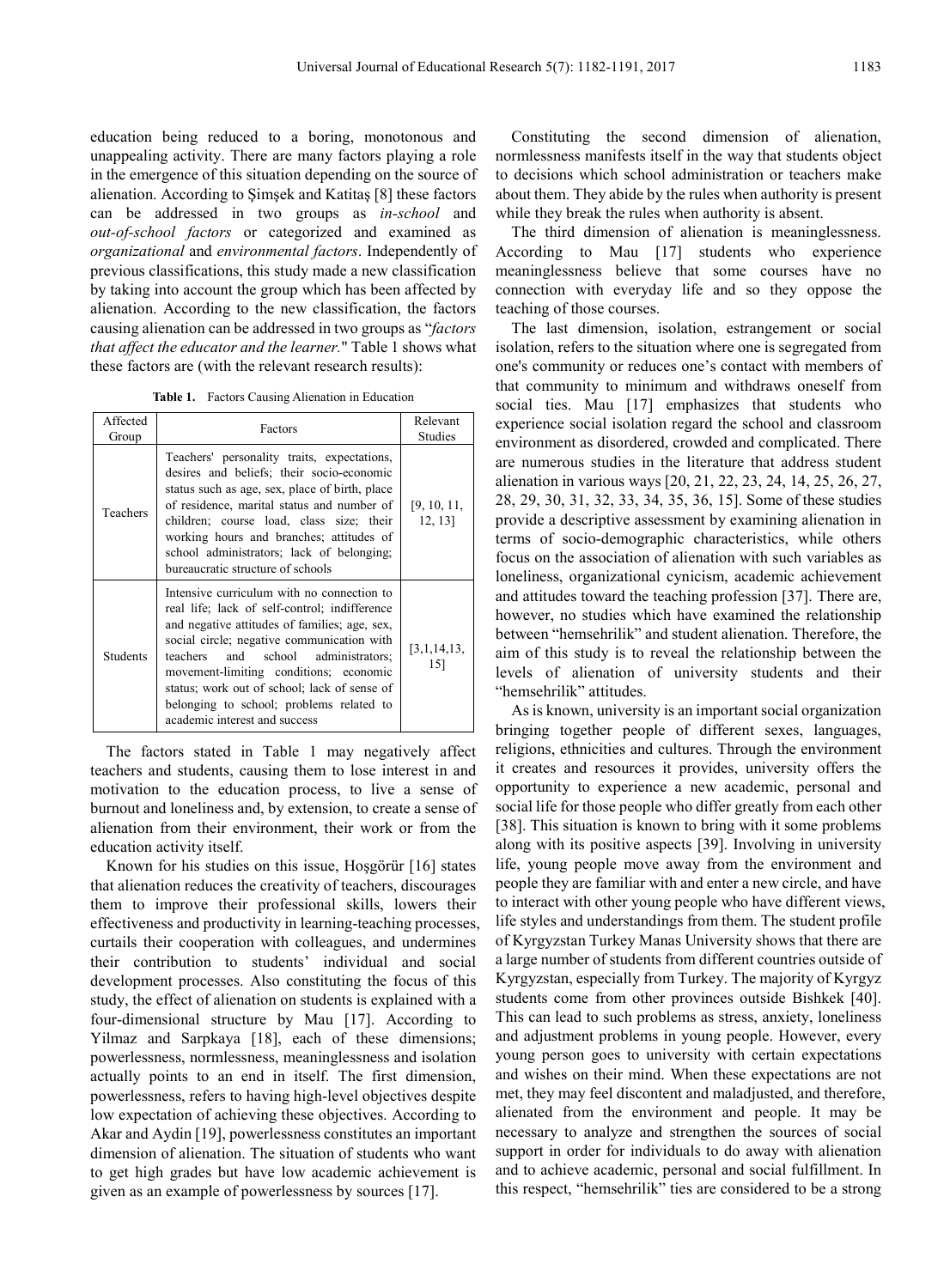form of solidarity which provides young people with the support they need and reduces alienation.

## **1.1. Objective of the Study**

This study aimed to determine the relationship between the level of alienation of students of Kyrgyzstan Turkey Manas University and their "hemsehrilik" attitudes. This study also investigated whether the students' alienation levels and "hemsehrilik" attitudes showed any statistically significant difference in terms of some of the variables listed below. Accordingly, the sub-problems examined within the scope of this study are as follows:<br>1. What is the level of alienation

- What is the level of alienation of students participating in the study?
- 2. Do the levels of alienation of the students participating in the study show any statistically significant difference depending on sex, grade level, place of residence of family and number of siblings?
- 3. What is the level of "hemsehrilik" attitudes of students participating in the study?
- 4. Do the levels of "hemsehrilik" attitudes of students participating in the study show any statistically significant difference depending on sex, grade level, place of residence of family, family type and number of siblings?
- 5. Is there a statistically significant relationship between the levels of alienation and "hemsehrilik" attitudes of students participating in the study?

# **2. Method**

# **2.1. Research Model**

Aiming to reveal the relationship between the levels of alienation and "hemsehrilik" attitudes of university students, this study is an example of the relational screening model which is defined in the literature as "a research model which tries to determine the existence and direction of the relationship between two or more variables" [41]Therefore, the relational screening model is the model of choice in this study as it aimed to determine the relationship between "hemsehrilik" attitudes and alienation levels of students.

# **2.2. Study Group**

The study group is composed of 300 students studying at different faculties and departments of Kyrgyzstan Manas University (KTMU) in the spring semester of 2015-2016 academic year. The selection of students was based on voluntary participation and those who stated that they wanted to participate in the study were included in the study group. Table 2 presents the demographic information of these students.

| Variables                       | Group                    | f   | $\frac{0}{0}$ |
|---------------------------------|--------------------------|-----|---------------|
|                                 | Female                   | 240 | 80,0          |
| Gender                          | Male                     | 60  | 20,0          |
|                                 | 1                        | 86  | 28,7          |
|                                 | 2                        | 84  | 28,0          |
| Grade Level                     | 3                        | 74  | 24,7          |
|                                 | 4                        | 56  | 18,7          |
|                                 | Two or fewer             | 126 | 42,0          |
| Number of Siblings              | Three or more            | 174 | 58,0          |
|                                 | Live in provinces        | 130 | 43,3          |
| Place of Residence<br>of Family | Live in districts        | 71  | 23,7          |
|                                 | Live in villages         | 99  | 33,0          |
|                                 | The broken<br>families   | 70  | 23,3          |
| Family Type                     | The nuclear<br>families  | 192 | 64,0          |
|                                 | The extended<br>families | 38  | 12,7          |

Table 2 shows that 80% of the students are female and 20% are male. 28.7% of the students are first-graders, 28% second-graders, 24.7% third-graders and 18.7% fourth-graders. 42% of the students have two or fewer, and 58% have three or more siblings. 43.3% of the families of the students live in provinces, 23.7% live in districts and 33% live in villages. 23.3% of the students live with broken families, 64% live with nuclear families and 12.7% live with extended families. Since the university has a Turkish-medium education system, all the participants can speak, read and write well in Turkish.

# **2.3. Data Collection Tools**

In this study, "Student Alienation Scale" and "Hemsehrilik Attitude Scale of University Students" (HASUS) were used as data collection tools. Detailed information on these data collection tools is given below.

# 2.3.1. Student Alienation Scale

The Student Alienation Scale was developed by Çağlar (2012) to measure the level of alienation of students. The scale consists of 4 sub-dimensions and 20 items. These sub-dimensions are powerlessness, normlessness, meaninglessness and isolation. 11 of 20 items contain statements on presence of alienation and the remaining 9 items contain statements on lack of alienation. The items were rated using a five-point Likert type scale, ranging from "I strongly disagree" to "I strongly agree". The scores on the scale provide an overall assessment of the level of alienation. Accordingly, the lowest and highest scores that can be obtained from the scale are 20 and 100, respectively, indicating the higher the score(s), the more intense alienation. Table 3 shows the levels of alienation developed by Çağlar based on the total scale scores.

**Table 2.** Study Group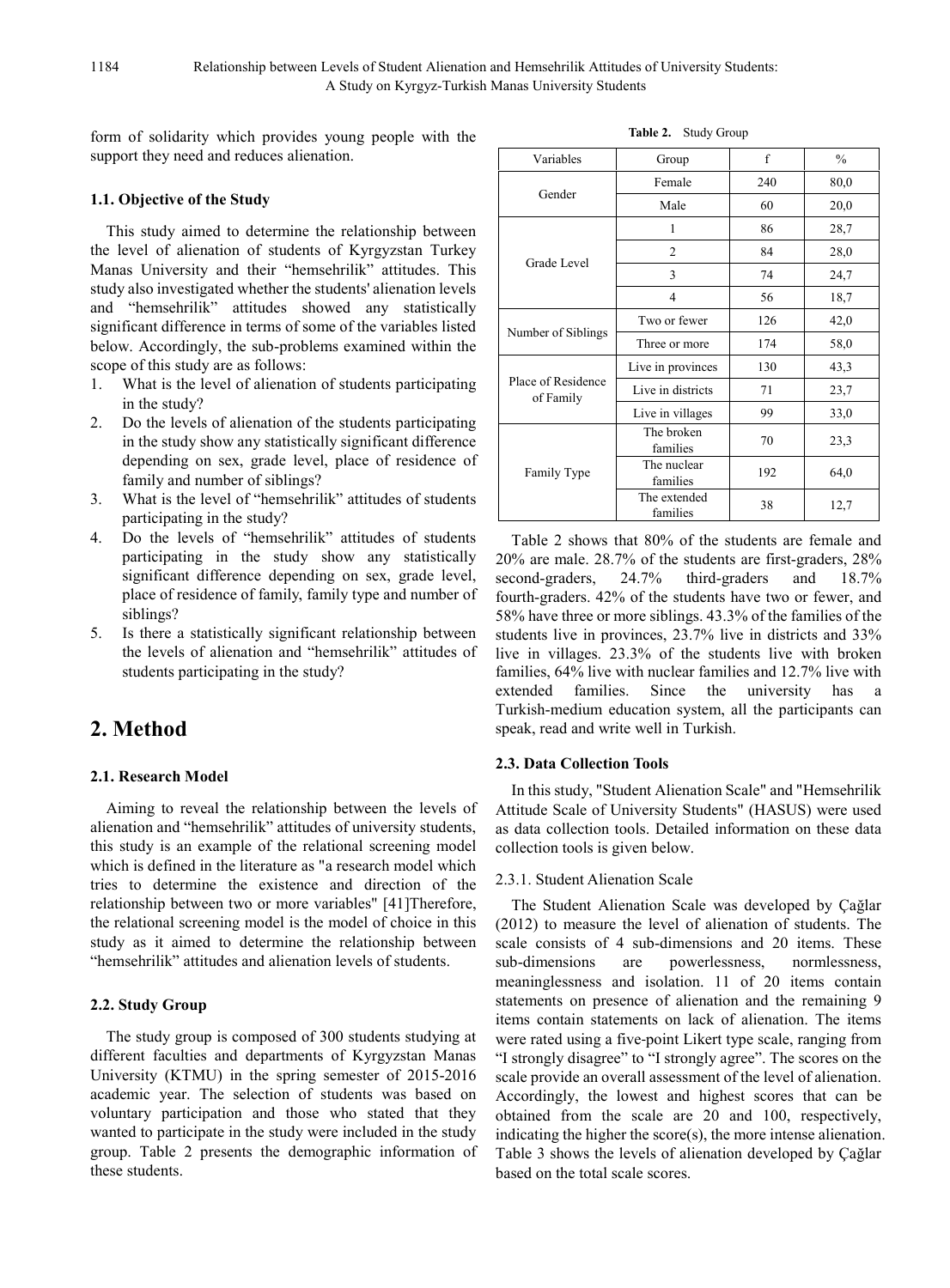|                       | Score Interval     | Levels        |           |
|-----------------------|--------------------|---------------|-----------|
|                       | <b>Total Score</b> | Item          |           |
|                       | 20-35              | 1.00-1.79     | Very Low  |
| Student<br>Alienation | 36-51              | 1.80-2.59     | Low       |
|                       | 52-67              | $2.60 - 3.40$ | Medium    |
|                       | 68-83              | 3.41-4.21     | High      |
|                       | 84-100             | $4.22 - 5.00$ | Very High |

**Table 3.** Levels of Student Alienation

Table 3 demonstrates that the level of alienation of individuals who score between 0 and 20 is very low, between 36 and 51 low, between 52 and 67 medium, between 68 and 83 high and above 84 very high. The validity and reliability analyses of the scale were carried out by Çağlar in 2012 and the following results were obtained. The internal consistency of the subscales was .86 and the internal consistency coefficients of the subscales varied between .75 and .79. The internal consistency coefficient of the scale calculated within the scope of this study is .73, suggesting that the scale can be used as a reliable data collection tool in this study and similar studies. The validity analyses indicate that the structure obtained from the exploratory factor analysis was supported by the confirmatory factor analysis. The values obtained from the confirmatory factor analysis are as follows:  $X^2 = 326.96$ , sd = 164,  $X^2$ / sd = 1.99, NNFI = .95, CFI = .95, RMSEA = .05, SRMR = .05, GFI = .91, AGFI = .89 and  $CFI = .95$ .

## 2.3.2. Hemsehrilik Attitude Scale of University Students (HA'SUS)

HASUS was developed by Öksüz (2012) to determine hemsehrilik attitudes of university students. The scale consists of 21 items, rated on a five-point Likert-type scale. The exploratory factor analysis carried out on the scale within the scope of validity tests indicates that the scale consists of 21 positive items and one dimension. The obtained structure was also supported by the confirmatory factor analysis. The values obtained from the confirmatory factor analysis are as follows:  $X^2$ /sd=2, 65, RMSEA=0.07, CFI=0.96, GFI=0.86, AGFI=0.83 and NFI=0.93. The internal consistency coefficient calculated within the reliability of the scale is .91. The lowest score is 21 and the highest score is 105, indicating the higher the score(s), the higher the hemsehrilik attitude.

#### **2.4. Data Collection and Analysis**

The data were collected during the spring semester of the 2015-2016 academic year. Prior to data collection, students were briefly informed on the purpose of the study. Students who agreed to participate in the study were given forms that included the data collection tools, and the average response time of each form lasted about 10 minutes. The data obtained in a total of three weeks with a duration of about 20-25 minutes were analyzed using SPSS 17.00. Before the analysis, skewness coefficients, box graphs and Kolmogorov-Smirnov/Shapiro-Wilk values were examined to determine whether the data showed a normal distribution or not. The table below shows K-S/S-W values:

|                                 |                   |     | $\bar{X}$ |           |       | $K-S/S-W$ |  |
|---------------------------------|-------------------|-----|-----------|-----------|-------|-----------|--|
| Variables                       | Group             | N   | HA        | <b>SA</b> | HA    | <b>SA</b> |  |
|                                 | Female            | 240 | 2,72      | 2,53      | , 101 | ,094      |  |
| Gender                          | Male              | 60  | 2,90      | 2,58      | ,083  | ,078      |  |
|                                 |                   | 86  | 2,81      | 2,43      | ,053  | ,166      |  |
| Grade Level                     | $\overline{2}$    | 84  | 2,76      | 2,52      | ,465  | ,193      |  |
|                                 | 3                 | 74  | 2.69      | 2.69      | ,139  | ,411      |  |
|                                 | 4                 | 56  | 2,78      | 2,54      | ,165  | ,111      |  |
|                                 | Fewer than three  | 126 | 2,85      | 2,59      | ,247  | ,464      |  |
| Number of Siblings              | Three or more     | 174 | 2,69      | 2,50      | ,123  | ,101      |  |
| Place of Residence of<br>Family | Live in provinces | 130 | 2,83      | 2,60      | ,210  | ,176      |  |
|                                 | Live in districts | 71  | 2,62      | 2,41      | ,159  | ,051      |  |
|                                 | Live in villages  | 99  | 2,76      | 2,54      | ,079  | ,288      |  |

**Table 4.** Kolmogorov-Smirnov/Shapiro-Wilk Values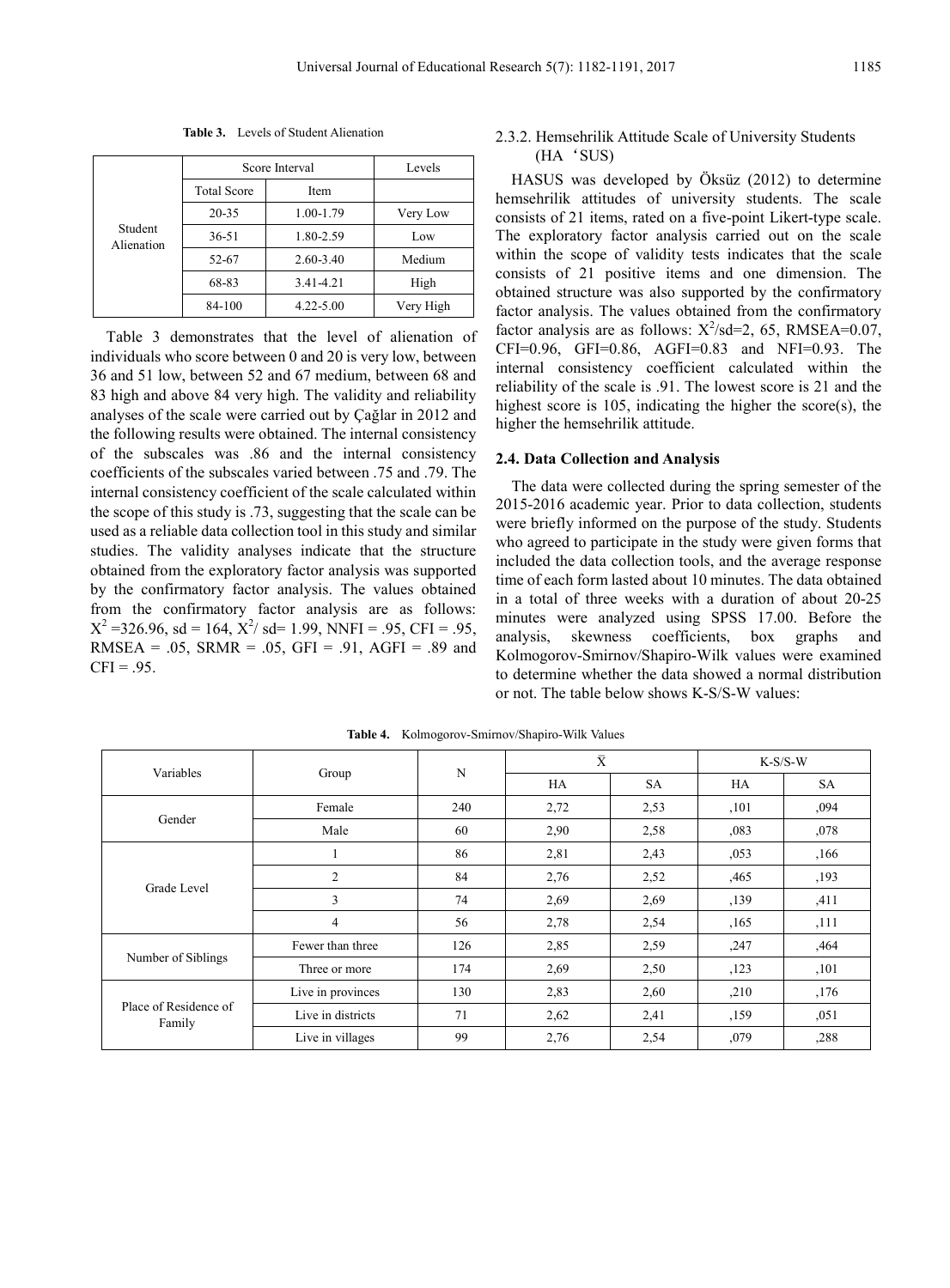The scores obtained from both scales were converted to z-score during the analysis and interpretations were made considering the following intervals:

- 1.00-1.79= Very Low/I strongly disagree
- 1.80-2.59=Low/I disagree
- 2.60-3.40=Medium/Undecided
- 3.41-4.21=High/I agree
- 4.22-5.00=Very High/I strongly agree

# **3. Results**

Results in this section were presented according to the sub-problems of the study.

# **3.1. Results Related to the Sub-Problem "What is the Level of Alienation of Students Participating in the Study?"**

Table 5 shows the results regarding the level of alienation of the students.

**Table 5.** Level of Alienation of Students

|                       |     |      | Sd   | Min-Max. Values |
|-----------------------|-----|------|------|-----------------|
| Student<br>Alienation | 300 | 2.54 | 0.50 | 1.40-3.75       |

As can be seen in Table 5, the arithmetic mean of the scores of the students on the alienation scale is  $\overline{X}$ =2.54 and the standard deviation is  $s=0.50$ , indicating that the level of alienation of the students is low.

# **3.2. Results Related to the Sub-Problem "Do the Levels of Alienation of the Students Participating in the Study Show Any Statistically Significant Difference Depending on Sex, Grade Level, Place of Residence of Family, Number of Siblings?"**

#### 3.2.1. Results Related to Sex

An unrelated samples t-test was used to compare the alienation levels of the students by sex and the results were presented in Table 6.

**Table 6.** Comparison of Levels of Alienation of Students by Sex

|        |     |      | Sd   | sd  |          |      |
|--------|-----|------|------|-----|----------|------|
| Female | 240 | 2.53 | 0.49 |     |          |      |
| Male   | 60  | 2.58 | 0.54 | 298 | $-0.665$ | .507 |

Table 6 shows that there is not a statistically significant difference in the levels of alienation of the students between the two sexes ( $t_{298}$ =-0.665, p>.05). The arithmetic means of the female and male students' scores are  $\bar{X}$ =2.53 and  $\bar{X}$ =2.58, respectively. The difference between the means indicate that the level of alienation of the male students is higher than that of the female students; however, the difference is not statistically significant.

#### 3.2.2. Results Related to Grade Level

A one-way ANOVA test was performed to determine whether the levels of alienation of the students varied depending on their grade levels. For this, first, a Levene homogeneity test (Levene =  $0.490$ , p $> 0.05$ ) was conducted. The result of the test indicated that the variances were homogeneous and so a one-way ANOVA test was applied. Table 7 presents the results of the one-way ANOVA test.

**Table 7.** Comparison of Levels of Alienation of Students by Grade Level

|   | N  | $\bar{\text{X}}$ | Sd   | df        | F | p                         | Significant<br>Difference |
|---|----|------------------|------|-----------|---|---------------------------|---------------------------|
|   | 86 | 2.43             | 0.46 |           |   |                           |                           |
| 2 | 84 | 2.52             | 0.51 | $3 - 296$ |   | $1 - 3*$<br>3.709<br>.012 |                           |
| 3 | 74 | 2.69             | 0.51 |           |   |                           |                           |
| 4 | 56 | 2.54             | 0.50 |           |   |                           |                           |

Table 7 shows that there is a statistically significant difference in the levels of alienation of the students between grade levels  $(F_{(3-296)}= 3.709, p<0.65)$ . Analyses performed to determine which groups caused this difference indicate that the mean score ( $\bar{X}$  = 2.69) of the third grade students is higher than that of the first grade students ( $\bar{X} = 2.43$ ).

#### 3.2.3. Results Related to Place of Residence of Family

A one-way ANOVA test was carried out to determine whether the levels of alienation of the students varied depending on place of residence of their families. For this, first, a Levene homogeneity test (Levene =  $0.695$ , p> .05) was conducted. As the variances were homogeneous, a one-way ANOVA test was performed. Table 8 demonstrates the results of the one-way ANOVA test.

**Table 8.** Comparison of Levels of Alienation of Students by Place of Residence of Family

|          | N   | $\bar{\mathrm{X}}$ | Sd   | df    | F     | p    | Significant<br>Difference<br>(Tukey) |
|----------|-----|--------------------|------|-------|-------|------|--------------------------------------|
| Province | 130 | 2.60               | 0.51 |       |       |      |                                      |
| District | 71  | 2.41               | 0.47 | 2-297 | 3.620 | .028 | Province-<br>District                |
| Village  | 99  | 2.54               | 0.51 |       |       |      |                                      |

Table 8 indicates that there is a statistically significant difference between the levels of alienation of the students in terms of the place of residence of their families ( $F_{2-297}=3.620$ , p<.05). Analyses conducted to determine which groups caused this difference show that the levels of alienation  $(\overline{X}$ =2.60) of the students whose families live in provinces are higher than those  $(\overline{X}=2.41)$  of the students whose families live in districts.

#### 3.2.4. Results Related to Number of Siblings

An unrelated samples t-test was carried out to determine whether the levels of alienation of the students differ according to the number of siblings, and the obtained results were given in Table 9.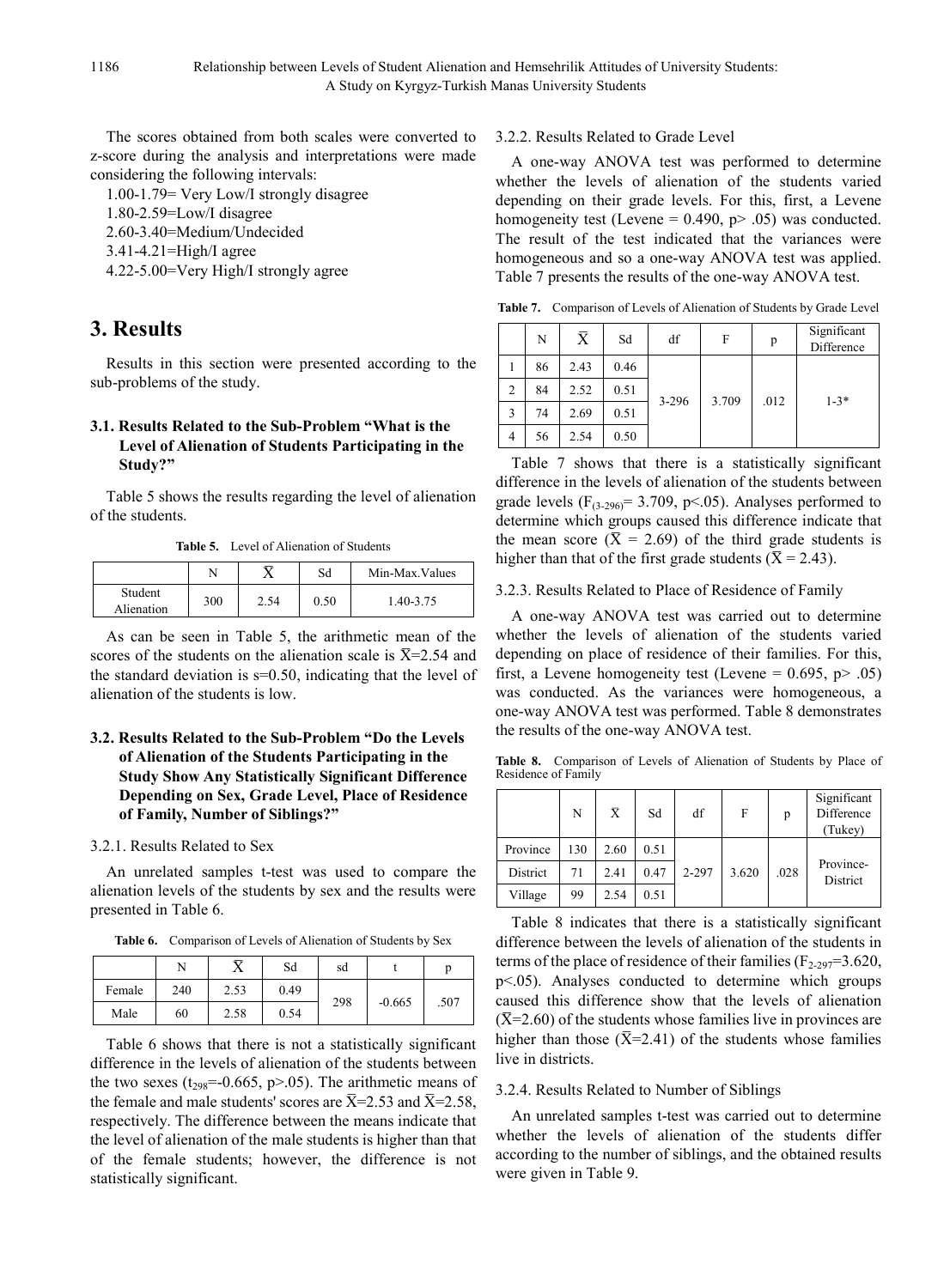**Table 9.** Comparison of Levels of Alienation of Students by Number of Siblings

|              | ٦.۱ |      | Sd   | sd  |       |     |  |
|--------------|-----|------|------|-----|-------|-----|--|
| Fewer than 3 | 126 | 2.59 | 0.49 | 298 | 1.531 | 127 |  |
| 3 or more    | 174 | 2.50 | 0.51 |     |       |     |  |

As can be seen in Table 9, there is not a statistically significant difference between the levels of alienation of the students in terms of the number of siblings  $(t_{298}=1.531)$ , p>.05). Although the mean score ( $\overline{X}$ =2.59) of the students with fewer than 3 siblings is higher than that  $(X=2.50)$  of the students with 3 or more siblings, the difference is not statistically significant.

## **3.3. Results Related to the Sub-Problem "What is the Level of Hemsehrilik Attitudes of Students Participating in the Study?"**

Table 10 shows the results of hemsehrilik attitudes of the students.

**Table 10.** Hemsehrilik Attitudes of Students

|             |     |      | Sd   | Min-Max. Values |
|-------------|-----|------|------|-----------------|
| Hemsehrilik | 300 | 2.76 | 0.45 | $1.62 - 3.86$   |

As can be seen from Table 10, the arithmetic mean and standard deviation of the scores of the students on the hemsehrilik attitude scale are  $\overline{X}$ =2.76 and Sd=0.45, respectively, indicating that the hemsehrilik attitudes of the students are moderate.

# **3.4. Results Related to the Sub-Problem Do the Levels of Hemsehrilik Attitudes of Students Participating in the Study Show Any Statistically Significant Difference Depending on Sex, Grade Level, Place of Residence of Family, Family Type and Number of Siblings?**

#### 3.4.1. Results Related to Sex

An unrelated samples t-test was used to compare the students' hemsehrilik attitudes by sex, and the results were presented in Table 11.

**Table 11.** Comparison of Students' Hemsehrilik Attitudes by Sex

|        | N   |      | Sd   | Sd  |          |      |
|--------|-----|------|------|-----|----------|------|
| Female | 240 | 2.72 | 0.44 | 298 |          |      |
| Male   | 60  | 2.90 | 0.47 |     | $-2.811$ | .005 |

As can be seen from Table 11, hemsehrilik attitudes of the students significantly differ depending on sex  $(t_{298} = -2.811,$ p<.05), indicating that hemsehrilik attitudes of the male students are higher than those of the female students.

#### 3.4.2. Results Related to Grade Level

A one-way ANOVA test was conducted to determine whether the students' hemsehrilik attitudes differed by grade level. For this purpose, first, a Levene homogeneity test

(Levene =  $0.249$ , p>  $.05$ ) was carried out. As the variances were homogeneous, a one-way ANOVA test was conducted. Table 12 presents the results of the one-way ANOVA test.

**Table 12.** Comparison of Students' Hemsehrilik Attitudes by Grade Level

|                | N  | $\bar{\text{X}}$ | Sd   | Sd        | F     | P    | Significant<br>Difference |
|----------------|----|------------------|------|-----------|-------|------|---------------------------|
|                | 86 | 2.81             | 0.39 |           |       |      |                           |
| 2              | 84 | 2.76             | 0.45 | $3 - 296$ | 0.878 | .453 |                           |
| 3              | 74 | 2.69             | 0.47 |           |       |      | -                         |
| $\overline{4}$ | 56 | 2.78             | 0.51 |           |       |      |                           |

Table 12 shows that there is not a statistically significant difference in hemsehrilik attitudes of the students between grade levels ( $F_{(3-296)} = 0.878$ , p>.05). Although the arithmetic mean of the scores of the first grade students ( $\overline{X}_1$ =2.81) is higher than those of the second, third and fourth grade students  $(\overline{X}_{2,3,4}=2.76, 2.69, 2.78)$ , the difference is not statistically significant.

#### 3.4.3. Results Related to Place of Residence of Family

A one-way ANOVA test was performed to determine whether the students' hemsehrilik attitudes differed by place of residence of their families. To this end, first, a Levene homogeneity test (Levene =  $0.066$ , p $> .05$ ) was conducted. Since the variances were homogeneous, a one-way ANOVA test was carried out. Table 13 demonstrates the results of the one-way ANOVA test.

**Table 13.** Comparison of Students' HemsehrilikAttitudes by Place of Residence of Family

|          | N   | $\bar{\mathrm{x}}$ | Sd   | Sd    | F     | P    | Significant<br>Difference |
|----------|-----|--------------------|------|-------|-------|------|---------------------------|
| Province | 130 | 2.83               | 0.49 |       |       |      |                           |
| District | 71  | 2.62               | 0.40 | 2-297 | 5.120 | .007 | Province-<br>District     |
| Village  | 99  | 2.76               | 0.41 |       |       |      |                           |

Table 13 shows that there is a statistically significant difference between hemsehrilik attitudes of the students in terms of place of residence of their families  $(F_{2-297}=5.120,$ p<.05). Analyses carried out to determine which groups caused this difference indicate that hemsehrilik attitudes of the students whose families live in provinces ( $\overline{X}$ =2.83) are higher than those of the students whose families live in districts  $({\overline{X}}=2.62)$ .

#### 3.4.4. Results Related to Number of Siblings

An unrelated samples t-test was performed to determine whether the students' hemsehrilik attitudes differ depending on the number of siblings and the results were given in Table 14.

**Table 14.** Comparison of Students' Hemsehrilik Attitudes by Number of Siblings

|              |     |      | Sd   | sd  |       |      |
|--------------|-----|------|------|-----|-------|------|
| Fewer than 3 | 126 | 2.85 | 0.45 |     |       |      |
| 3 or more    | 174 | 2.69 | 0.44 | 298 | 3.087 | .002 |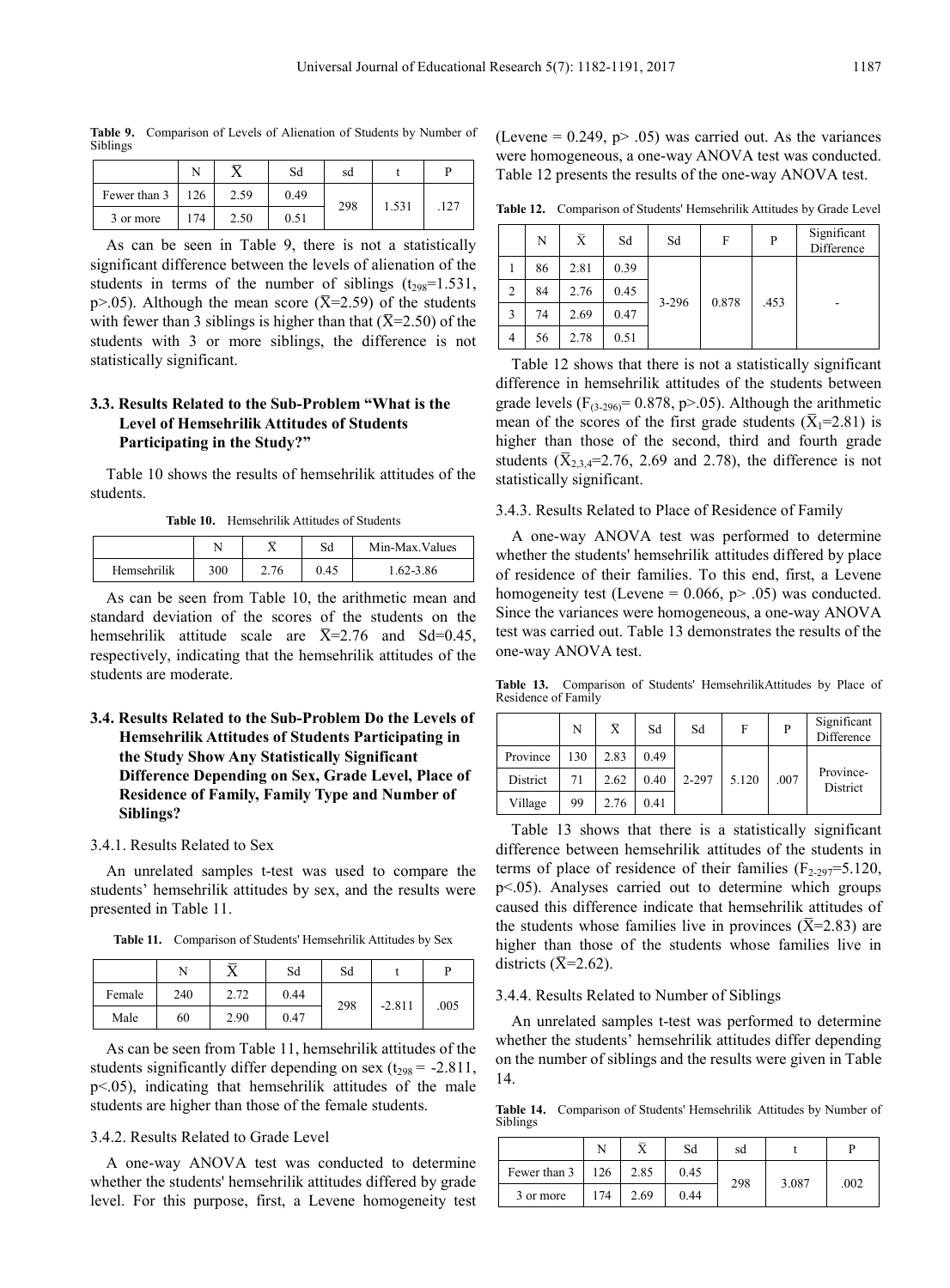Table 14 shows that there is a statistically significant difference between the students' hemsehrilik attitudes in terms of the number of siblings ( $t_{298}=3.087$ , p<.05). The mean score ( $\bar{X}$  = 2.85) of the students with fewer than 3 siblings is higher than that ( $\bar{X}$  = 2.69) of the students with 3 or more siblings.

3.5. Results Related to the Sub-Problem "Is There a Statistically Significant Relationship between the Levels of Alienation and Hemsehrilik Attitudes of Students Participating in the Study?"

The Pearson correlation coefficient was used to determine the relationship between the students' hemsehrilik attitudes and levels of alienation, and the results were presented in Table 15.

**Table 15.** Relationship between Students' Hemsehrilik Attitudes and Levels of Alienation

|                                     | N   |      |     |
|-------------------------------------|-----|------|-----|
| Hemsehrilik & Student<br>Alienation | 300 | 0.97 | 093 |

Table 15 indicates that there is not a statistically significant relationship between the levels of alienation and hemsehrilik attitudes of the students ( $r=0.97$ ,  $p>0.05$ ).

# **4. Discussion-Conclusion and Recommendations**

This study investigated levels of alienation and hemsehrilik attitudes of students and also addressed whether sex, grade level, number of siblings and place of residence of family has an effect on levels of alienation and hemsehrilik attitudes.

The results indicate that the students have a moderate level of alienation, which is in parallel with the results of the studies carried out by [42, 43, 24, 32]. The fact that each individual differs from every other cognitively, emotionally and socially can lead them to experience a sense of alienation at different levels and intensities. Coming from different countries and provinces, and having more pronounced cultural differences, KTMU students are considered to experience a more intense feeling of alienation. In line with this, Ayhan and Balci [44] state that the Kyrgyz social structure consists of more than 90 nations and the country lacks any ideological and social infrastructure which could integrate this national and cultural diversity together, leaving especially young people vulnerable to social and psychological problems. However, the results suggest that Kyrgyzstan-Turkey Manas University might have given importance to integration activities in accordance with the purpose of establishment. For this reason, the conduct of qualitative studies with the existing sampling group is of importance to better understand the experienced alienation.

Another result of the study suggests that sex is not a significant variable in terms of level of alienation, which is consistent with the results of many studies in the literature [45, 24]. On the other hand, there are some other studies which indicate that levels of alienation of male students are higher than those of female students [46, 47, 43, 48, 31]. Sirin [49] accounts for this difference by suggesting that women are more open to communication and have a more humane and sensitive approach to the socialization process than men. Polat et al. [31] consider this difference to be a result of men adapting to educational environment and their surroundings later than women. On the other hand, lack of any statistically significant difference in the levels of alienation between the two sexes in this study suggests that there might be some other factors affecting the alienation experienced by the sample group more. Therefore, regression studies should be conducted on the sources of alienation with similar sample groups in order to determine these factors.

Another result of the study suggests that the levels of alienation of the students are significantly different in terms of grade level. According to this result, the level of alienation of the third grade students is higher than that of the first grade students. This result is similar to those of some studies [46] in the literature whereas it is significantly different from those of some other studies [24]. For example, Ataş and Ayik [46] pointed out that the alienation levels of the fourth grade teacher candidates were higher than those of the first grade students, and Ataş and Ayik [46] accounted for this difference by the fact that the fourth grade teacher candidates were preparing for Public Personnel Selection Examination. From this perspective, the difference in this study may be due to the fact that the contents of the courses in the third grade are more difficult and field-oriented.

Another result of this study is that the place of residence of family leads to a statistically significant difference in the levels of alienation of the students. The result suggests that the levels of alienation of the students whose families live in provinces are higher than those of the students whose families live in districts or villages. This difference may be due to adverse effects of urban life on socialization process. Higher levels of alienation of individuals may be a consequence of modern urban life which leads people to severe their primary bonds and establish relationship patterns based on "benefit" or "interest".

Another result of the study is that the levels of alienation of the students do not differ significantly depending on the number of siblings. On the basis of this result, it can be interpreted that the number of siblings is not a factor affecting the alienation levels of students. However, there are some studies indicating that the number of siblings increases the level of alienation. Polat et al. [31] found that university students with 8 or more siblings had a higher level of alienation. The difference in the result of this study may be accounted for by the fact that the majority of KTMU students come from different countries and cities. Living geographically distant from their families may have hindered their communication not only with their parents but also with their siblings, which may have resulted in the dwindling of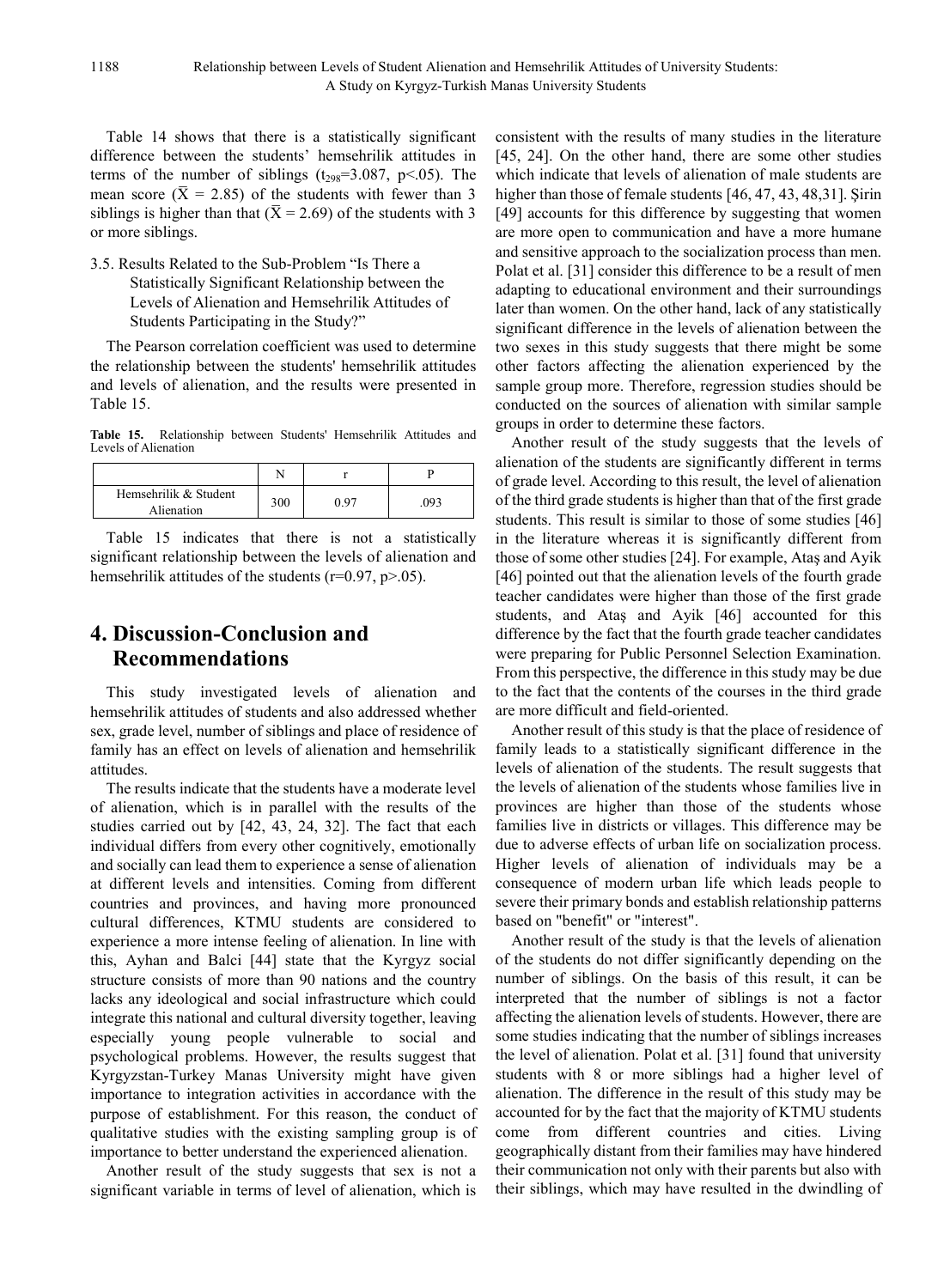their social support resources and increased alienation.

Another result is related to the hemsehrilik attitudes of KTMU students. The result shows that the hemsehrilik attitudes of the students are moderate. From a social and political perspective, we can see the presence of two important structures referred to as "clan and tribe" in Kyrgyz society [50]. Not only does the "clan-tribe" system place a "kin-based" relationship to the center of the organization, but it also integrates some other indirect kinship elements such as marriage, family reunification, localism and living in the same neighborhood. For this reason, we can talk about the existence of hemsehrilik type social networks in Kyrgyz culture even though they are not referred to as hemsehrilik. As a matter of fact, the effect of these networks did not lose its power even in Soviet times [50]. It is, therefore, not surprising at all that Kyrgyz students have a moderate hemsehrilik attitude.

Overall, the results reveal that the hemsehrilik attitudes of KTMU students differ significantly depending on sex, place of residence of family and number of siblings while they do not differ depending on grade level. In the analyses related to sex, the male students' scores are higher than those of the female students, which may be due to the differences in the social networks of men and women. According to Moore [51], social network patterns of women are based on kinship relations and exhibit a more limited structure, whereas men often have a wider and diverse structure. Therefore, being born or living in the same neighborhood, village or city may not be sufficient and effective in the process of structuring women's social relations. That being said, studies show that men are more likely to initiate relationships while women are more capable of sustaining them and that men are more actively involved in the establishment of a relationship based on hemsehrilik [52, 53].

The analyses on the place of residence of family reveal that the hemsehrilik attitudes of the students whose families live in provinces are higher than those of the students in the other groups. It is known that migration from the relatively less developed regions to the developed regions of the country especially during the revolutionary periods in Kyrgyzstan resulted in increased urbanization and "shantytownization" especially in Bishkek and its vicinity [54]. It can also be observed in the sample group, 45% of which consists of students whose families live in provinces. From this perspective, it can be argued that increased urbanization and "shantytownization" may have paved the way for the emergence of different social networks such as hemsehrilik in Kyrgyz society.

Analyses on the number of siblings indicate that the students with fewer than three siblings have higher hemsehrilik attitudes than those with more than three siblings. Having few siblings may have prompted students to establish different relationship mechanisms which would provide them with social support, which, in return, may have led to a significant difference in the hemsehrilik attitudes of the students depending on number of siblings.

This study focuses mainly on the relationship between student alienation and hemsehrilik attitudes. The results of the analyses do not point to a statistically significant relationship between the levels of alienation and hemsehrilik attitudes of KTMU students. These results, contrary to the primary assumption, can be interpreted to mean that hemsehrilik is not a variable which reduces the alienation experienced by Kyrgyz students. Numerous studies investigating the levels of alienation of teacher candidates suggest that the quality of relationships with academics and friends is a factor affecting alienation. In connection with this, it was assumed that the development of a hemsehrilik based understanding and attitude would reduce alienation. However, the fact that the results of the study do not support this assumption calls for the investigation of some other factors playing a role in this phenomenon. It is, therefore, necessary to carry out in-depth research and analyses including sub-dimensions in order to make more precise interpretations.

In conclusion, this study reveals important findings about student alienation and hemsehrilik and shows that the bonds arising from hemsehrilik relations do not have an effect on student alienation. From this perspective, we believe that these findings will be useful to experts in the fields of psychology and sociology to develop new insight into psychological and social realities of university students in particular and will contribute to a better understanding of the social structure of Kyrgyzstan in general.

# **REFERENCES**

- [1] Çağlar, Ç. (2012). Öğrenci Yabancilaşma Ölçeği'nin (ÖYÖ) Geliştirilmesi. Eğitim ve Bilim, 37, 166, 195-205.
- [2] Öksüz, Y. (2012). Developing An Attitude Scale Of University Student Towards "Hemşehrilik": Study of Reliability and Validity [Üniversite Öğrencileri Hemşehrilik Tutum Ölçeği]. Energy Education Science and Technology: Social and Educational Studies, 4(3), 1395-1404.
- [3] Avci, M. (2012). Eğitimde Temel Bir Sorun: Yabancilaşma. Atatürk Üniversitesi Sosyal Bilimler Enstitüsü Dergisi, 16 (3), 23-40.
- [4] Horney, K. (1950). Neurosis and human growth. New York: W. W. Norton and Company.
- [5] Finifter, A. W. (1972). Alienation and the social system. New York: John Wiley and Sons, Inc.
- [6] Tolan, B. (1981). Çağdaş Toplumun Bunalimi: Anomi ve Yabancilaşma. Ankara: İTİA Yayinlari.
- [7] Sidorkin, A. M. (2004). In the event of learning: alienation and participative thinking in education. Educational Theory, 54(3), 251-262.
- [8] Şimşek, H., Katitaş, S. (2014). İlköğretim İkinci Kademe Öğrencilerinde Okula Yabancilaşmanin Çeşitli Değişkenler Açisindan İncelenmesi (Şanliurfa İli Örneği). Ahi Evran Üniversitesi Kirşehir Eğitim Fakültesi Dergisi, 15(1), 85-99.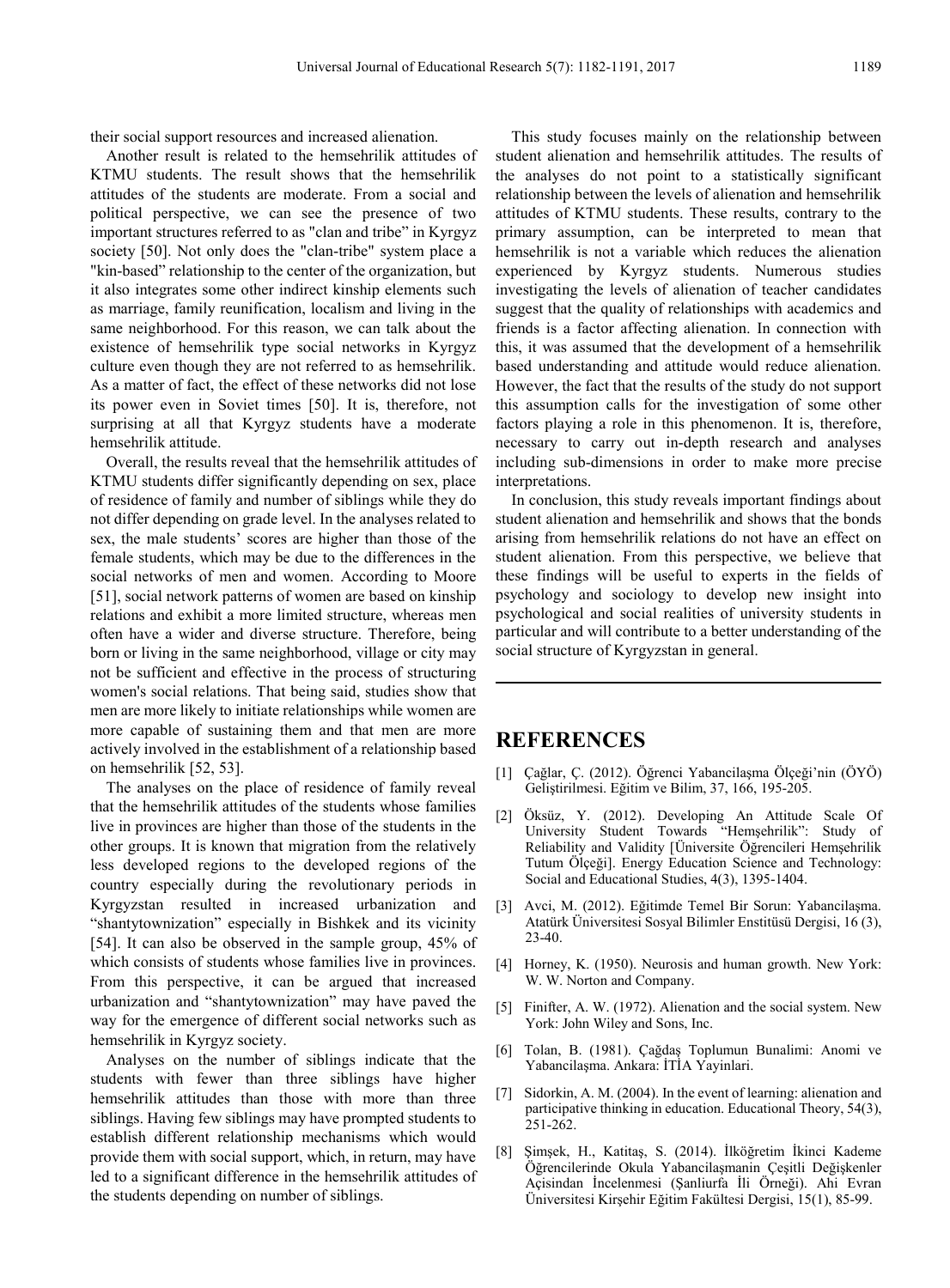- [9] Bayindir, B. (2002). Ortaöğretim dal öğretmenlerinin mesleğe ile öğretme-öğrenme sürecindeki davranişlari arasindaki ilişki, (Yayimlanmamiş Yüksek Lisans Tezi) Anadolu Üniversitesi Eğitim Bilimleri Enstitüsü, Eskişehir.
- [10] Çevik, R. (2009). Ortaöğretim kurumlarinda yönetici davranişlarinin öğretmenlerin mesleklerine yabancilaşmasina etkisi. Yayinlanmamiş Yüksek Lisans Tezi, Yeditepe Üniversitesi Sosyal Bilimleri Enstitüsü, İstanbul.
- [11] Erjem, Y. (2005). Eğitimde yabancilaşma olgusu ve öğretmen: Lise öğretmenleri üzerine sosyolojik bir araştirma (Elektronik sürüm). Türk Eğitim Bilimleri Dergisi. 4 (3), 2008, from http://www.tebd.gazi.edu.tr/c3s4.html.
- [12] Şimşek, H., Balay, R., Şimşek, A.S. (2012). İlköğretim Sinif Öğretmenlerinde Mesleki Yabancilaşma. Eğitim Bilimleri Araştirmalari Dergisi, 2(1), 53-72.
- [13] Şimşek, H., Abuzar, C., Yegin, İ.H., Şimşek, S., & Demir, A. (2014). Okula Yabancilaşma Ölçeği. Ahi Evran Üniversitesi Kirşehir Eğitim Fakültesi Dergisi, 16(4), 309-322.
- [14] Es, Lee. (2004). The Influencing Factors on Alienation in High School Students. Journal of Korean Academy of Nursing, 34(1), 45-52.
- [15] Yiğit, S. (2010). İlköğretim 5, 6., 7. ve 8. sinif öğrencilerinin okula yabancilaşma düzeylerinin çeşitli değişkenler açisindan incelenmesi. Yayinlanmamiş yüksek lisans tezi, Zonguldak Karaelmas Üniversitesi Sosyal Bilimler Enstitüsü, Zonguldak.
- [16] Hosgörür, V. (1997). Eğitim iş görenlerinin örgütsel tutumlari(Samsun İli Ortaöğretim Okullari Örneği). Yayinlanmamiş Doktora Tezi. Ankara Üniversitesi Sosyal Bilimler Enstitüsü, Samsun.
- [17] Mau, R.Y. (1992). The validity and devolution of a concept: student alienation. Adolescence, 27 (107), ERIC: EJ451214.
- [18] Yilmaz, S., Sarpkaya, P. (2009). Eğitim Örgütlerinde Yabancilaşma ve Yönetimi. Uluslararasi İnsan Bilimleri Dergisi, 6(2), 314-333.
- [19] Aydin, S., & Akar, H. (2015). Öğretmen Adaylarinin Yabancilaşma Düzeylerine Fakülte Yaşam Niteliğinin Etkisinin İncelenmesi. Eğitim ve Öğretim Araştirmalari Dergisi, 4(2), 161-172
- [20] Atli,A., Keldal, G., Sonar, O. (2015). Üniversite Öğrencilerinin Yabancilaşma ile Yalnizlik Düzeyleri Arasindaki İlişki. Mustafa Kemal Üniversitesi Dergisi, 12, 29, 149-160.
- [21] Ayik, A., Uzun, T., Ataş, Ö. ve Yücel, E. (2015). Öğrencilerin Sinizm Tutumlari ve Okula Yabancilaşma Algilari Arasindaki İlişkilerin İncelenmesi, *The Journal Of Academic Social Science Studies,* 39, p. 491-508.
- [22] Çiftçi, G. (2009). İlköğretim okullarinin bürokratikleşme düzeyi ile öğrenci yabancilaşmasi arasindaki ilişki. Yayinlanmamiş yüksek lisans tezi, Pamukkale Üniversitesi Sosyal Bilimler Enstitüsü, Denizli.
- [23] Çivitçi, N. (2011). Lise öğrencilerinde okul öfkesinin yordayicilari olarak okula yabancilaşma ve algilanan sosyal destek. Elementary Education Online, 10(3), 861-871, 2011.
- [24] Çelik, E., Babaoğlan, E. (2016). Bozok Üniversitesi Öğrencilerinin Yabancilaşma Düzeyi. Uluslararasi Bozok Sempozyumu, 5-7 Mayis 2016.
- [25] Erimez, C., Gizir, S. (2013). Eğitim Fakültesi Öğrencilerinin Öğretmenlik Mesleğine Yönelik tutumlarinda Fakültelerine Yabancilaşmalarinin Rolü, MEÜ Eğitim Fakültesi Dergisi, 9(3), 13-26.
- [26] Kaçire, İ. (2016). The Impact of the University Students' Level of Alienation on Their Perception of General Satisfaction. International Journal of Higher Education, 5(1), 38-46.
- [27] Kir, İ., Altay, C.A., Ceyhan, E. (2014). Lise 9.Sinif Öğrencilerinin Yabancilaşma Düzeylerinin ve Şiddete Yönelik Tutumlarinin Bazi Değişkenler Açisindan İncelenmesi. Kahramanmaraş Sütçü İmam Üniversitesi Sosyal Bilimler Dergisi, 11(1), 155-174.
- [28] Kocayörük, E. (2007). Lise Öğrencilerinin Yabancilaşmalari ile Anne Baba İlişkileri Arasindaki İlişkinin İncelenmesi. Eğitim Bilim Toplum,5(17), 92-111.
- [29] Kocayörük, E., Şimşek, Ö. F. (2014). Parental Attachment and Adolescents' Perception of School Alienation. The Mediation Role of Self-Esteem and Adjustment. The Journal of Psychology, 150:4, 405-421, DOI:10.1080/00223980.2015.1060185.
- [30] Özaydinlik, K., Kabaran, H., Altintaş, S., Göçen Kabaran, G. (2016). Eğitim Fakültesi Öğrencilerinin Yabancilaşma Düzeyleri İle Öğretmenlik Mesleğine Yönelik Duyarlilik Düzeyleri Ve Yeterlik Algilari Arasindaki İlişkinin İncelenmesi (Muğla Sitki Koçman Üniversitesi Örneği). Kastamonu Eğitim Dergisi, 24:4, 1673-1690.
- [31] Polat, M., Dilekmen, M., Yasul, A.F. (2015). Öğretmen Adaylarinda Okula Yabancilaşma ve Akademik Öz-Yeterlik: Bir Chaid Analizi İncelemesi. Uluslararasi Eğitim Bilimleri Dergisi, 2, 4, 214-232.
- [32] Şimşek H., Ataş Akdemir, Ö. (2015). Üniversite Öğrencilerinde Okula Yabancilaşma. Current Research Education, 1(1), 1-12.
- [33] Türk, F. (2010). Alienation in Education. International Journal of Educational Policies, 8(1), 41-58.
- [34] Uzun-Yüksek, Ö. (2006). İlköğretim 5. sinif öğrencilerinin okula yabancilaşma düzeylerine etki eden sosyo-demografik değişkenlerin belirlenmesi. Yayimlanmamiş yüksek lisans tezi. Çukurova Üniversitesi Sosyal Bilimler Enstitüsü, Adana.
- [35] Yanik, M., Çamliyer, H. (2015). Ortaöğretim 9.Sinif Öğrencilerinin Beden Eğitimi ve Spora İlişkin Tutumlari ile Okula Yabancilaşma Düzeyleri Arasindaki İlişkinin Belirlenmesi. Uluslararasi Spor, Egzersiz ve Antrenman Bilimi Dergisi, 1(1), 9-19, DOI: 10.18826/ijsets.95709.
- [36] Yilmaz, Ö. Antepli, S. (2011). Yaratici Dramanin Okula Yabancilaşma Yaşayan İlköğretim 5.Sinif Öğrencileri Üzerindeki Etkisinin Çocuklarin Tiyatrosu Yoluyla İncelenmesi. Yaratici Drama Dergisi, 6, 11, 75-92.
- [37] Johnson, G. M. (2005). Student alienation, academic achievement, and webCT use. Educational Technology & Society, 8, 179-189.
- [38] Gizir, S. (2005). Assessment of factor s negatively affecting communication process in Turkish State Universities. Yayinlanmamiş doktora tezi, Orta Doğu Teknik Üniversitesi, Ankara
- [39] Hurtado, S., Milem, J.F., Clayton-Pedersen, A.R., and Allen, W.R. (1999). Enacting diverse learning environments: Improving the campus climate for racial/ethnic diversity. ASHE/ERIC Higher Education Reports Series.